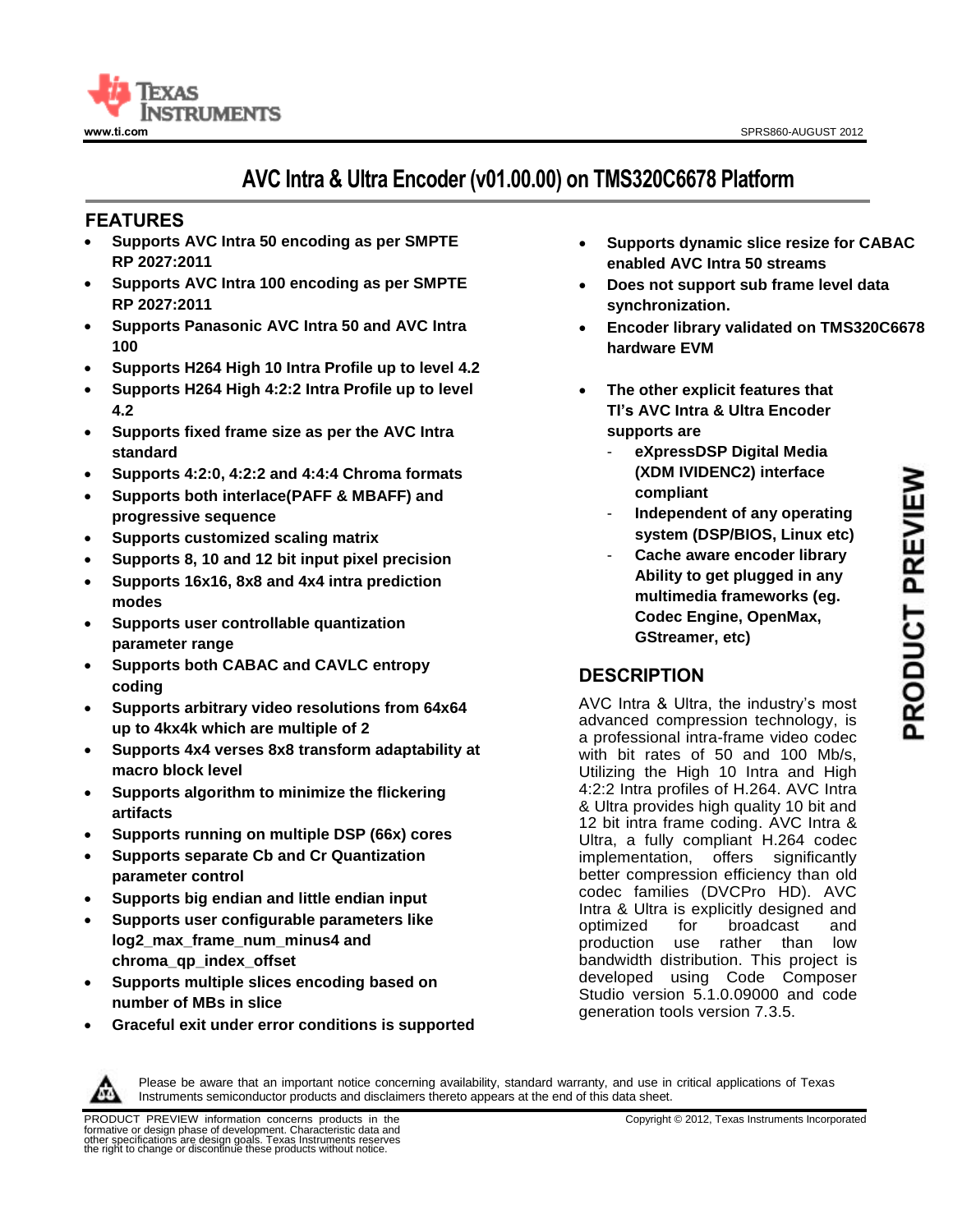

## **Performance and Memory Summary**

This section describes the performance and memory usage of the AVC Intra & Ultra encoder tested on TMS320C6678 EVM

| <b>Table 1 Configuration Table</b>                                                   |               |  |  |  |
|--------------------------------------------------------------------------------------|---------------|--|--|--|
| <b>CONFIGURATION</b>                                                                 | ID            |  |  |  |
| LAVC Intra 50 mode, YUV420, 10 bit, 8x8 Intra Pred, CABAC, Single Core               | AVCIU ENC 001 |  |  |  |
| a AVC Intra 50 mode, YUV420, 10 bit, 8x8 Intra Pred, CABAC, Multi Core(8 Cores)      | AVCIU_ENC_002 |  |  |  |
| DAVC Intra 100 mode, YUV422, 10 bit, 8x8 Intra Pred, CAVLC, Single Core              | AVCIU_ENC_003 |  |  |  |
| AVC Intra 100 mode, YUV422, 10 bit, 8x8 Intra Pred, CAVLC, Multi Core(8 Cores)       | AVCIU_ENC_004 |  |  |  |
| AVC Ultra mode, 200Mbps, YUV444, 12 bit, 8x8 Intra Pred, CAVLC, Single Core          | AVCIU_ENC_005 |  |  |  |
| 2AVC Ultra mode, 200Mbps, YUV444, 12 bit, 8x8 Intra Pred, CAVLC, Multi Core(8 Cores) | AVCIU ENC 006 |  |  |  |

## **Cycles Information - Profiled on TMS320C6678 EVM with Code Generation Tools Version 7.3.5**

|                         | PERFORMANCE STATISTICS (MEGA CYCLES PER SECOND) <sup>(1)</sup> |                           |                 |
|-------------------------|----------------------------------------------------------------|---------------------------|-----------------|
| <b>CONFIGURATION ID</b> | <b>TEST DESCRIPTION</b>                                        | AVERAGE <sup>(2)(3)</sup> | $PEAK^{(2)(3)}$ |
|                         | Airshow_p960x720_420p_10bit.yuv @ 30 frames per second         | 3869                      | 3889            |
| AVCIU ENC 001           | Airshow_p1440x1080_420p_10bit.yuv @ 30 frames per second       | 8391                      | 8421            |
|                         | Fruits_i1440x1080_420p_10bit.yuv @ 60 fields per second        | 8992                      | 9030            |
|                         | Airshow_p960x720_420p_10bit.yuv @ 30 frames per second         | 679                       | 685             |
| AVCIU ENC 002           | Airshow_p1440x1080_420p_10bit.yuv @ 30 frames per second       | 1199                      | 1345            |
|                         | Fruits_i1440x1080_420p_10bit.yuv @ 60 fields per second        | 1650                      | 1672            |
| AVCIU_ENC_003           | Airshow_p1280x720_422p_10bit.yuv @ 30 frames per second        | 3473                      | 3480            |
|                         | Airshow_p1920x1080_422p_10bit.yuv @ 30 frames per second       | 7854                      | 7886            |
|                         | Fruits_i1920x1080_422p_10bit.yuv, @ 60 fields per second       | 8337                      | 8374            |
|                         | Airshow_p1280x720_422p_10bit.yuv @ 30 frames per second        | 535                       | 538             |
| AVCIU ENC 004           | Airshow_p1920x1080_422p_10bit.yuv @ 30 frames per second       | 1140                      | 1148            |
|                         | Fruits_i1920x1080_422p_10bit.yuv, @ 60 fields per second       | 1534                      | 1545            |
|                         | Airshow_p1920x1080_444p_12bit.yuv @ 30 frames per second       | 10446                     | 10767           |
| AVCIU_ENC_005           | Fruits_i1920x1080_444p_12bit.yuv @ 60 fields per second        | 11221                     | 11433           |
|                         | Airshow_p1920x1080_444p_12bit.yuv @ 30 frames per second       | 1512                      | 1543            |
| AVCIU ENC 006           | Fruits_i1920x1080_444p_12bit.yuv @ 60 fields per second        | 2035                      | 2080            |

(1) Measured with C66x DSP 1250MHz clock, DDR2 1333MHZ clock, Program memory in SL2 memory, I/0 buffers in external memory and stack in internal L2 memory with cache configurations: 32KB L1P Program cache, 32KB L1D Data cache and 64KB L2 cache. There could be a variation of approximately 1-2% in the values.

(2) First 30frames have been considered for calculating the average and peak cycle consumption by the encoder library for each of the listed input files.

(3) Performance is measured across the process call after all cores reach same sync point.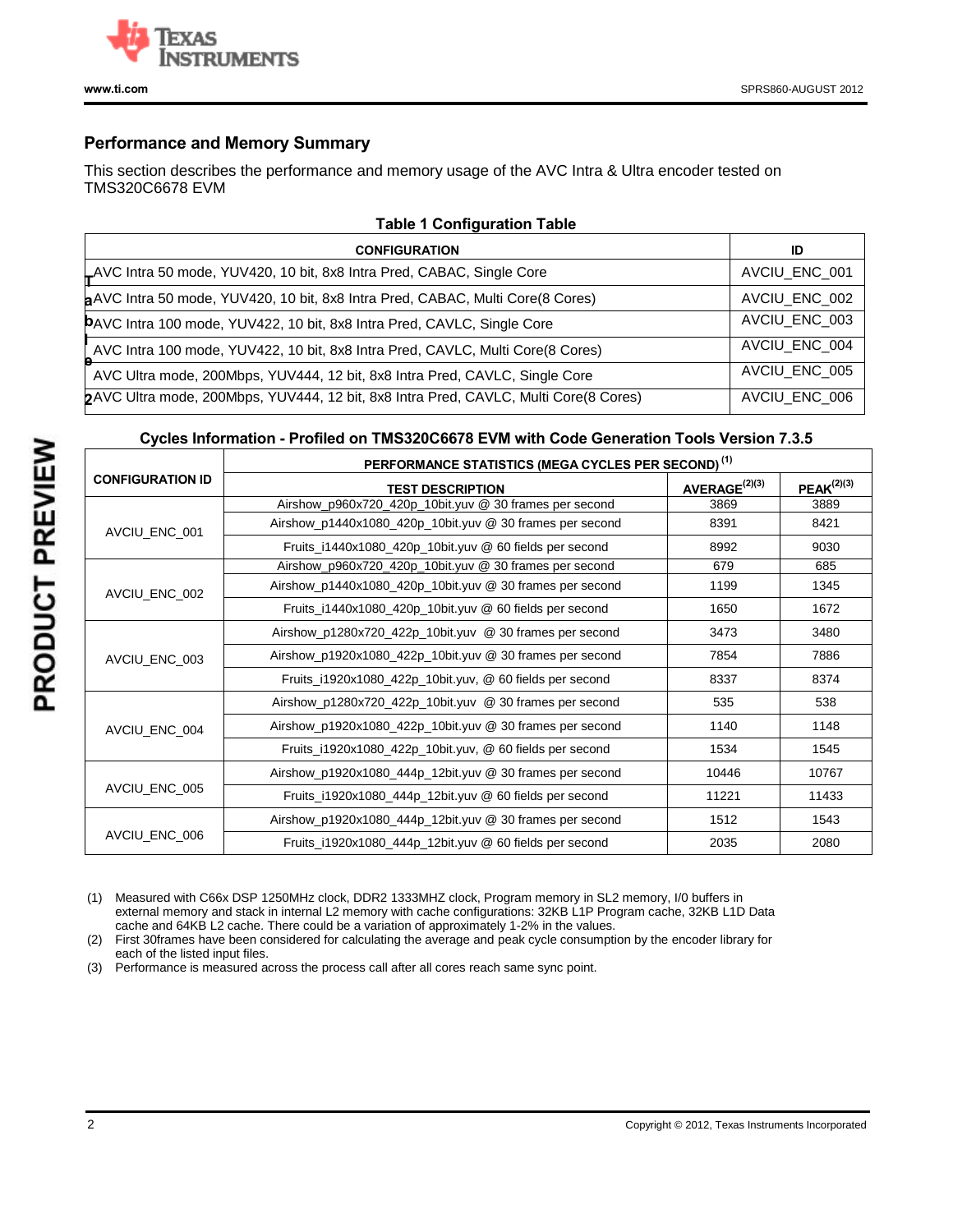

| <u>TUDIO O MONIQI V OUUQUOO OF FINOOLOOODI O MILII OOUG OGNORUGII TOOIS VOISIGIT I.O.O</u> |                                                 |                   |                 |               |                |              |
|--------------------------------------------------------------------------------------------|-------------------------------------------------|-------------------|-----------------|---------------|----------------|--------------|
| <b>CONFIGURATION ID</b>                                                                    | <b>MEMORY STATISTICS</b> <sup>(1)(2)</sup>      |                   |                 |               |                |              |
|                                                                                            | DATA MEMORY <sup>(3)(5)</sup><br><b>PROGRAM</b> |                   |                 |               |                | <b>TOTAL</b> |
|                                                                                            | MEMORY <sup>(4)</sup>                           | <b>PERSISTENT</b> | <b>CONSTANT</b> | <b>SHARED</b> | <b>SCRATCH</b> |              |
| AVCIU ENC 001<br>AVCIU_ENC_003<br>AVCIU ENC 005                                            | 719                                             | 368               | 20              | 17360         | 5209           | 23676        |
| AVCIU_ENC_002<br>AVCIU_ENC_004<br>AVCIU ENC 006                                            | 719                                             | 2821              | 20              | 17360         | 41665          | 62585        |

## **Table 3 Memory Statistics of TMS320C6678 with Code Generation Tools Version 7.3.5**

(1) All these memory requirements are for AVC Intra & Ultra encoder library only. They do not include any memory requirements from test application side. Stack, heap and code requirements for test-application are extra.

(2) All memory requirements are expressed in kilobytes (1K bytes = 1024 bytes).

(3) The memory requirements given in Table 3 are calculated for1920x1080 resolution and YUV 422 chroma sub sampling.

(4) Program code is stored in SL2 memory.

(5) Typical input and output buffers for 1920x1080 resolutions with yuv planer 4:2:2 formats are as follows.

Input Buffer: 8160KB

#### **Output Buffer: 5120KBTable 4 Internal Data Memory Split-up**

|                         |                                                                                                    | DATA MEMORY - INTERNAL <sup>(1)(2)</sup> |                   |                  |              |    |     |
|-------------------------|----------------------------------------------------------------------------------------------------|------------------------------------------|-------------------|------------------|--------------|----|-----|
| <b>CONFIGURATION ID</b> |                                                                                                    |                                          | <b>LOCAL L2</b>   | <b>SHARED L2</b> | <b>TOTAL</b> |    |     |
|                         |                                                                                                    | <b>CONSTANTS</b>                         | <b>PERSISTENT</b> | <b>SCRATCH</b>   | <b>STACK</b> |    |     |
|                         | AVCIU_ENC_001<br>AVCIU ENC 002<br>AVCIU ENC 003<br>AVCIU ENC 004<br>AVCIU ENC 005<br>AVCIU ENC 006 |                                          | 0                 | 256              | 16           | 34 | 306 |

(1) Internal memory requirements are for each individual cores.

(2) All memory requirements are expressed in kilobytes (1K bytes = 1024 bytes).

| Table 5 Cache/SRAM configuration (1) |  |  |  |  |
|--------------------------------------|--|--|--|--|
|--------------------------------------|--|--|--|--|

| <b>NAME</b>                       | <b>AVAILABLE</b> | <b>CACHE</b> | <b>SRAM</b> |
|-----------------------------------|------------------|--------------|-------------|
| L <sub>1</sub> P (Program Memory) | 32KB             | 32KB         | 0KB         |
| L1D(Data Memory)                  | 32KB             | 32KB         | 0KB         |
|                                   | 512KB            | 64KB         | 256KB       |

(1) All above mentioned numbers are for all configurations.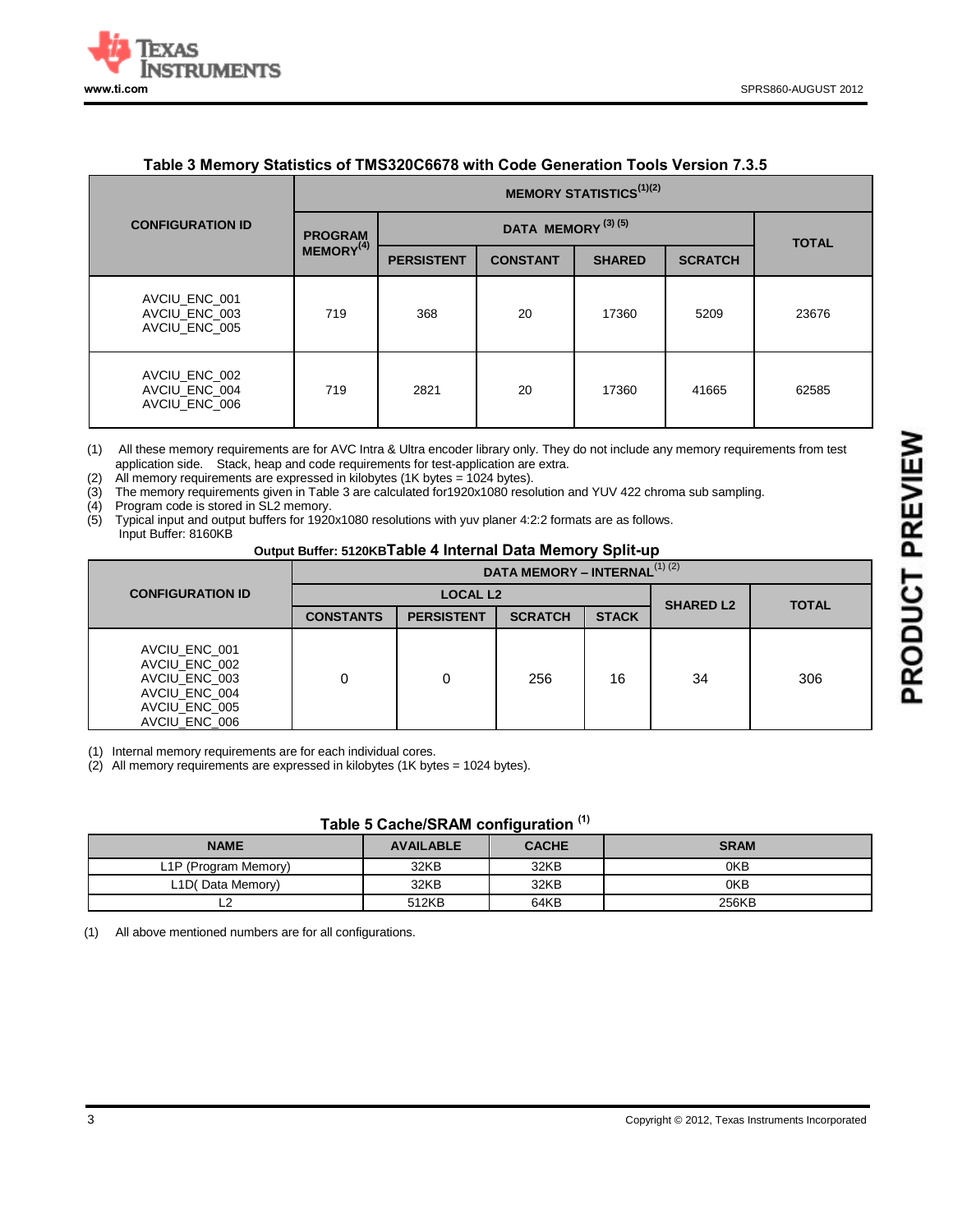

## **Table 6 EDMA Configuration**(1) (5)

| TC Q                         | TC 0          | TC <sub>1</sub> | TC <sub>2</sub> | TC <sub>3</sub> | <b>TOTAL</b> | MAXIMUM <sup>(3)</sup> |
|------------------------------|---------------|-----------------|-----------------|-----------------|--------------|------------------------|
| Usage                        | R/W to DDR/L2 | R/W to DDR/L2   | R/W to DDR/L2   | R/W to DDR/L2   |              |                        |
| Priority $(2)$               |               |                 |                 |                 |              |                        |
| EDMA Channels <sup>(6)</sup> |               |                 |                 |                 | $8^{(4)}$    | 18                     |
| <b>QDMA Channels</b>         |               |                 |                 |                 | $0^{(4)}$    | 32                     |
| <b>Num PARAMS</b>            |               |                 |                 |                 | $32^{(4)}$   | 144                    |

(1) All above mentioned numbers are for all configurations (AVCIU\_ENC\_001, AVCIU\_ENC\_002).

(2) Lesser number corresponds to higher TC priority. Default priority is 2. When different TC's have same priority, the arbitration order is TC0 >  $TC1 > TC2 > TC3$ .

(3) Max corresponds to the maximum number of EDMA/QDMA channels or maximum number of PARAMS available on the chip. It does NOT indicate the maximum number requested by the codec.

(4) Same EDMA channel is used to copy data to DDR and to L2 memory at different instances.

(5) Above configuration table specifies EDMA hardware usage for each core in multicore scenario.

(6) Resource manager decides TC for each EDMA channel while allocating

#### **Notes**

- I/O buffers:
	- Input buffer size = 8160 K-bytes (for 1920x1088 resolution, YUV422)
	- Output buffer size = 5120 K-bytes (for encoding 1920x1088 resolution)
- None of the output buffers are accessed by DSP cores hence the data should be valid in DDR (not in cache).

### **References**

- SMPTE RP 2027:2011: AVC Intra-Frame coding specification for SSM card applications
- eXpressDSP Algorithm Interoperability Standard (TMS320 Algorithm Interface Standard)
- AVC Intra & Ultra Encoder on TMS320C6678 Platform User's Guide

## **Glossary**

| Term      | <b>Description</b>                                                                                       |
|-----------|----------------------------------------------------------------------------------------------------------|
| Constants | Elements that go into .const memory section                                                              |
| Scratch   | Memory space that can be reused across different instances of the algorithm                              |
| Shared    | Sum of Constants and Scratch                                                                             |
| Instance  | Persistent-memory that contains persistent information - allocated for each instance of<br>the algorithm |

## **Acronyms**

| Acronym      | <b>Description</b>                                 |
|--------------|----------------------------------------------------|
| <b>DMA</b>   | <b>Direct Memory Access</b>                        |
| <b>SMPTE</b> | Society of Motion Picture and Television Engineers |
| <b>EVM</b>   | <b>Evaluation Module</b>                           |
| <b>AVC</b>   | Advanced Video Codec                               |
| <b>XDAIS</b> | eXpressDSP Algorithm Interface Standard            |
| <b>XDM</b>   | eXpressDSP Digital Media                           |